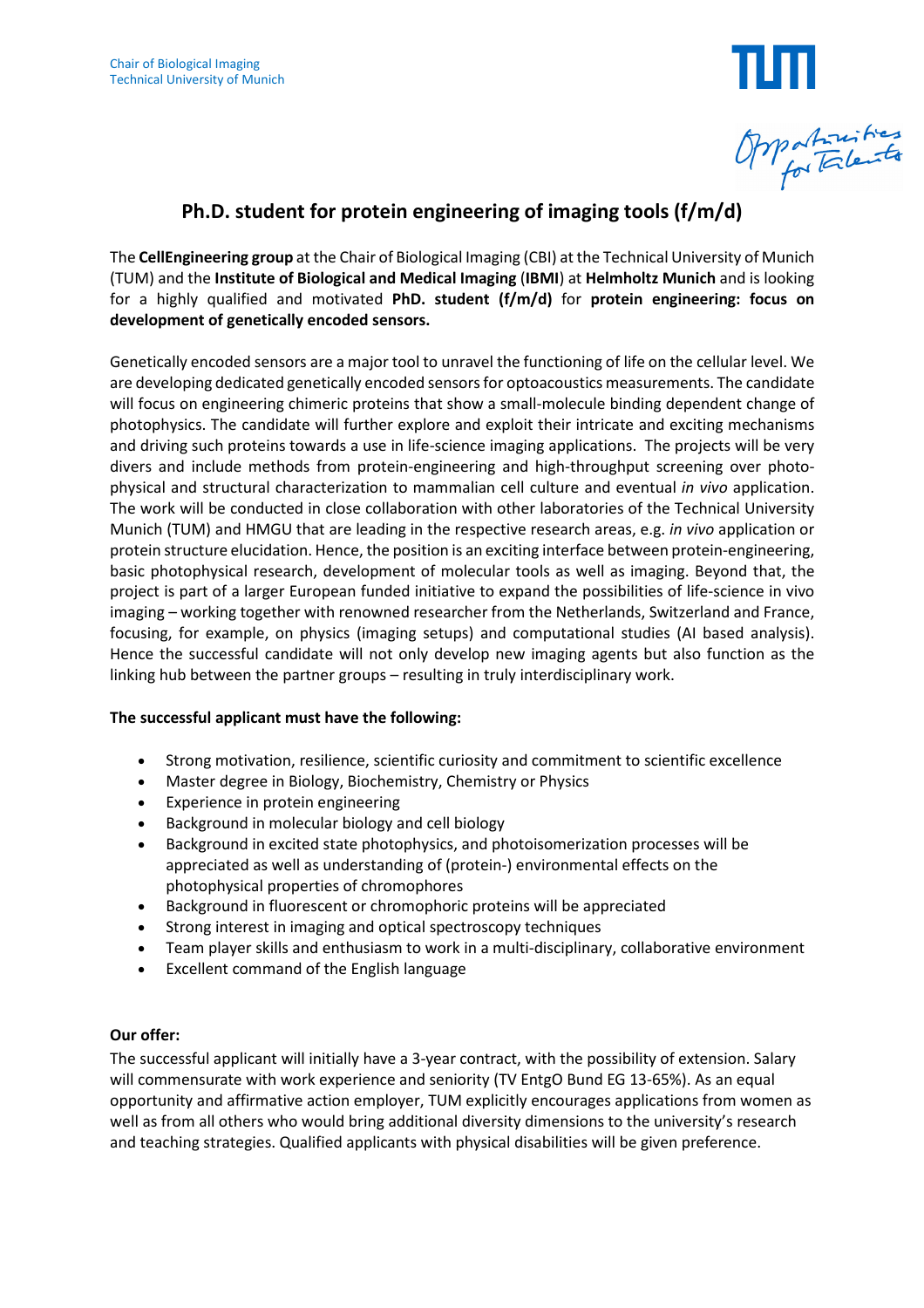

### **Your application:**

We are looking forward to receiving your comprehensive application including your letter of motivation, CV and academic transcripts of records preferably in English and in a single PDF file, via email to cbi.recruitment@tum.de. Please indicate "**Ph.D. student \_PEIT 002 (f/m/d)**" in the subject line.

For any question, please contact (but please send your application only to recruiting address above):

**Dr. Andre C. Stiel**  email: andre.stiel@tum.de

#### **Background Employer and city of Munich:**

The Chair of Biological Imaging (CBI) at the Technical University of Munich (TUM) and the Institute of Biological and Medical Imaging (**IBMI**) at **Helmholtz Munich** and are an integrated, multi-disciplinary research structure and form the cornerstone of a rapidly expanding bioengineering ecosystem in Munich, Germany; including the Research Center TranslaTUM and the Helmholtz Pioneer Campus, which integrate bioengineering with oncology and metabolic disorders, respectively. CBI scientists develop next-generation imaging and sensing methods to measure previously inaccessible properties of living systems, hence, catalyzing breakthroughs in biology, medicine and the environment. Comprising 11 inter-disciplinary laboratories and scientists from more than 25 countries, CBI offers state-of-the-art infrastructure for innovative research and a perfect environment to accelerate your career.

Join our team and be part of our rich and dynamic research culture of enquiry and innovation. CBI researchers come from the top ranks of physics, chemistry, engineering, and biomedicine and attract significant investment from national and international sources. Our scientists serve in international societies and conferences and are recipients of a multitude of top international and German awards, including the prestigious Gottfried Wilhelm Leibniz prize and 11 ERC awards. In addition to scientific excellence, CBI promotes entrepreneurship, company spin-off activities, and collaborations with other top academic institutions and leading corporations in the photonics, pharmaceuticals and healthcare sectors.

CBI provides a highly international, multi-disciplinary environment with excellent opportunities for professional growth. You will be part of a dynamic, professional and highly motivated team within a stimulating environment and gain international exposure through our partners and collaborators across Europe and the world. TUM offers a wide variety of inspiring and challenging PhD programs, which will supplement your research training with outstanding opportunities for career development, continued education and life-long learning.

Situated on the foothills of the Alps, Munich is consistently ranked as one of the most vibrant and enjoyable cities in the world, with an exceptionally quality of life. Greater Munich is also home to several world-class universities and research institutes, creating a truly inspiring intellectual atmosphere.